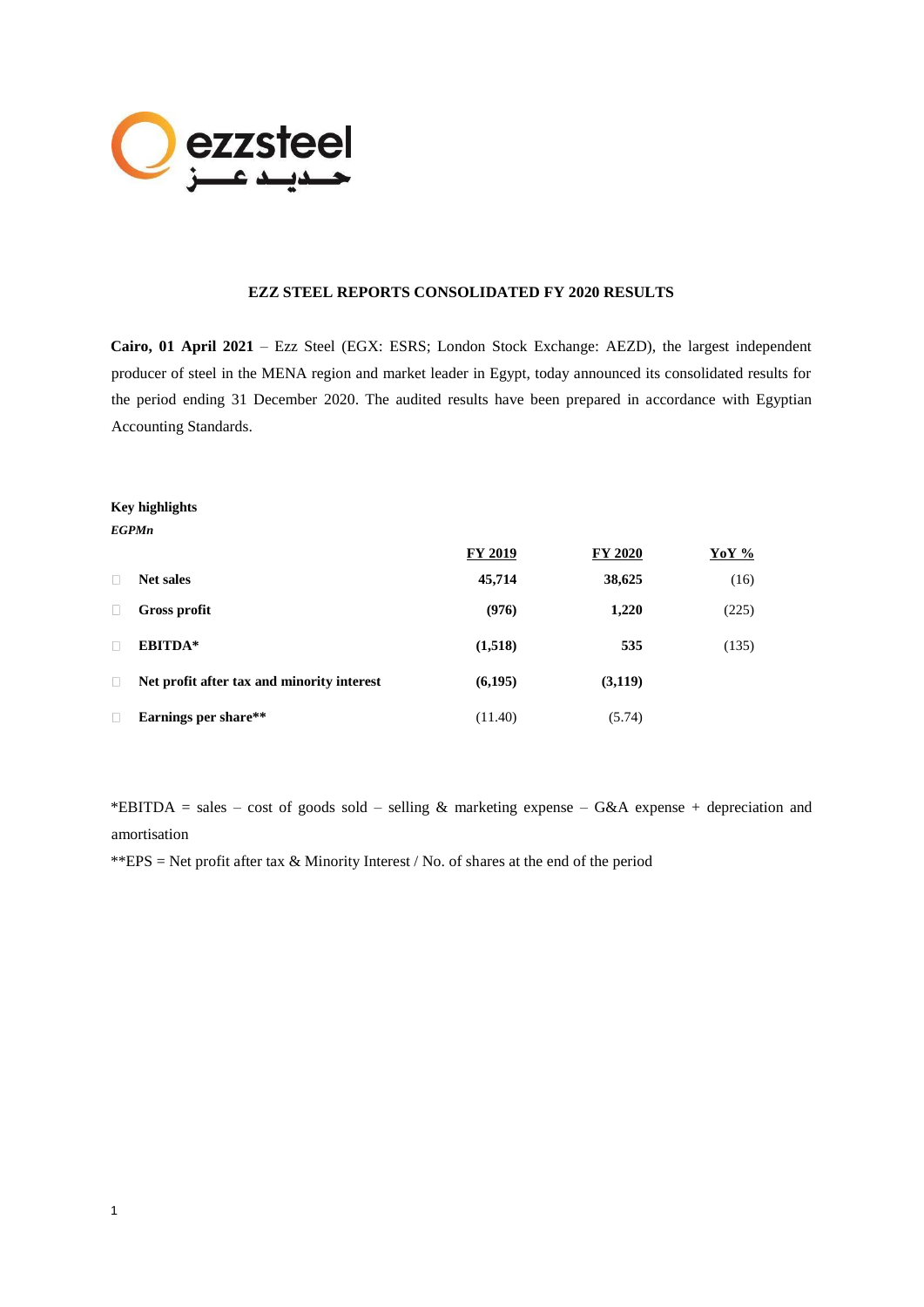# **For further information: Ezz Steel**

| Ahmed Nabil | $+20227989844$ | $+201001777703$  |
|-------------|----------------|------------------|
| Haya Azab   | $+20227989900$ | +20 122 998 8739 |

## **About Ezz Steel**

Ezz Steel (formerly: Al Ezz Steel Rebars) is the largest independent steel producer in the Middle East and North Africa, and the Egyptian market leader, with a total actual capacity of 7 million tonnes of finished steel per annum.

In 2020, the Company produced 2.3 million tonnes of long products (typically used in construction) and 1.3 million tonnes of flat products (typically used in consumer / industrial goods). Ezz Steel deploys the latest in modern steel-making technology and is committed to further increasing vertical integration across its plants, boosting operational flexibility.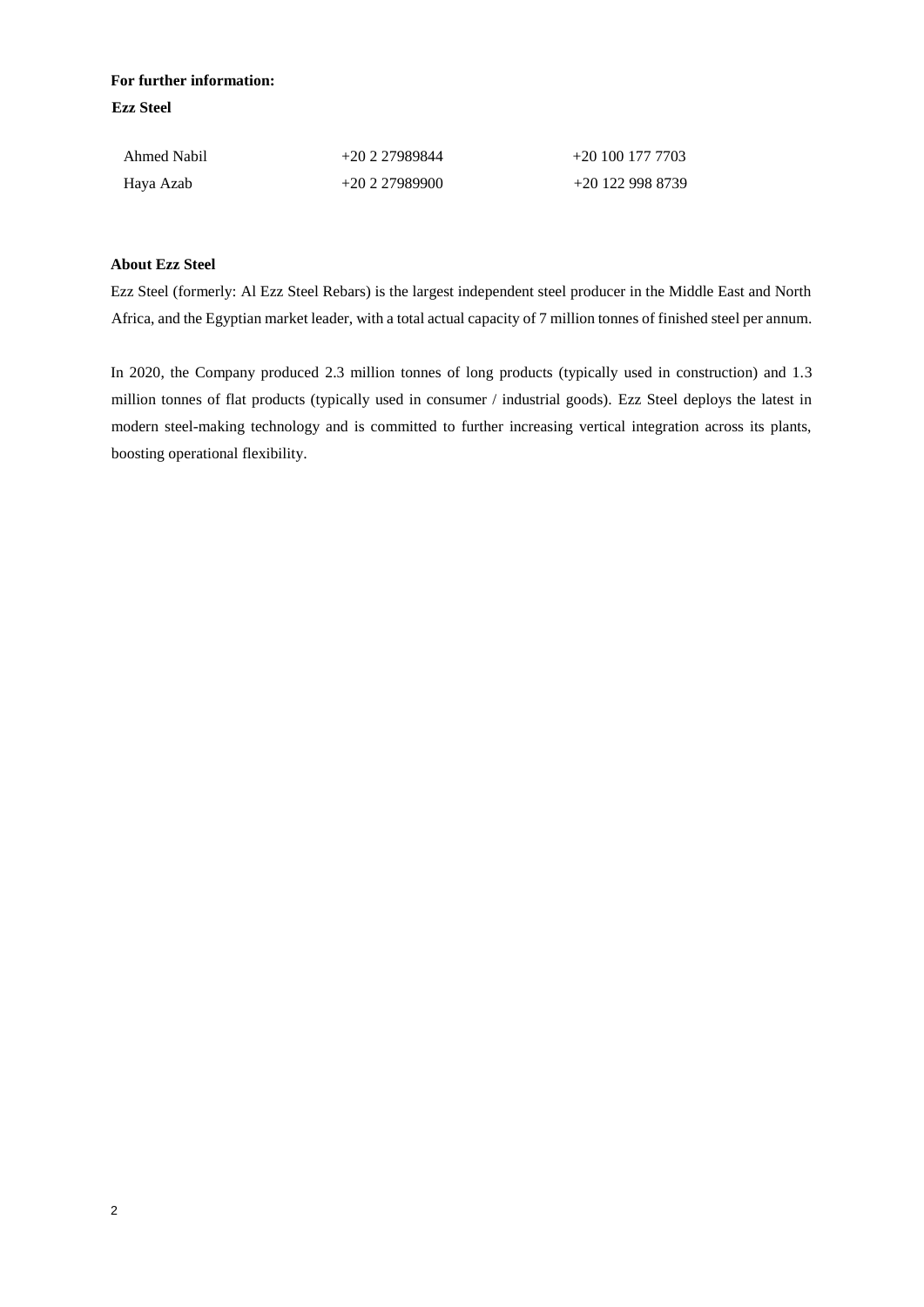#### **Operational Review**

All of the below financial breakdowns are based on Ezz Steel's consolidated financials, which include the consolidated financial performance of EZDK. Following the successful acquisition of EFS/ERM, both are full subsidiaries of EZDK.

#### **Sales & Production**

Consolidated net sales for FY 2020 were EGP 38.6 billion, representing a decrease of 16% year on year. Global demand remained low with the continued effects of COVID-19, including a significant drop-in construction activity, contributing to this decrease. Local demand in Egypt was negatively affected due to the suspension of building permits for 6 months from May to November 2020. Compared to FY 2019, Flat sales were down 16% and long sales were down 28% respectively. Prices declined in Egypt and international markets for both long and flat steel on average in FY 2020.

## **Sales after elimination**

*EGPMn*

|              | <b>Ezz Steel</b><br><b>Standalone</b> | <b>EZDK</b><br><b>Consolidated</b> | <b>Ezz Steel</b><br><b>Consolidated</b> |
|--------------|---------------------------------------|------------------------------------|-----------------------------------------|
| Long         | 6,736                                 | 20,588                             | 27,324                                  |
| Flat         | $\overline{\phantom{a}}$              | 10,736                             | 10,736                                  |
| Others       | $\overline{\phantom{0}}$              | 565                                | 565                                     |
| <b>Total</b> | 6,736                                 | 31,889                             | 38,625                                  |

Long steel products accounted for EGP 27.32 billion, or 71% of sales in FY 2020, while flat steel products represented 28% of sales at EGP 10.74 billion. Long product exports accounted for 8% of total long sales. Flat product exports accounted for 48% of total flat sales.

| <b>Sales Value</b> |                 |               |               |               |
|--------------------|-----------------|---------------|---------------|---------------|
| <b>EGPMn</b>       | <b>Domestic</b> | $\frac{0}{0}$ | <b>Export</b> | $\frac{0}{0}$ |
| Long               | 25,180          | 92%           | 2,144         | 8%            |
| Flat               | 5,627           | 52%           | 5,109         | 48%           |

Long sales volumes were 3.17 million tonnes during FY 2020, 10% lower than the 3.51 million tonnes sold in FY 2019. Over the same period, consolidated flat sales volumes increased by 12% to reach 1.3 million tonnes in FY 2020.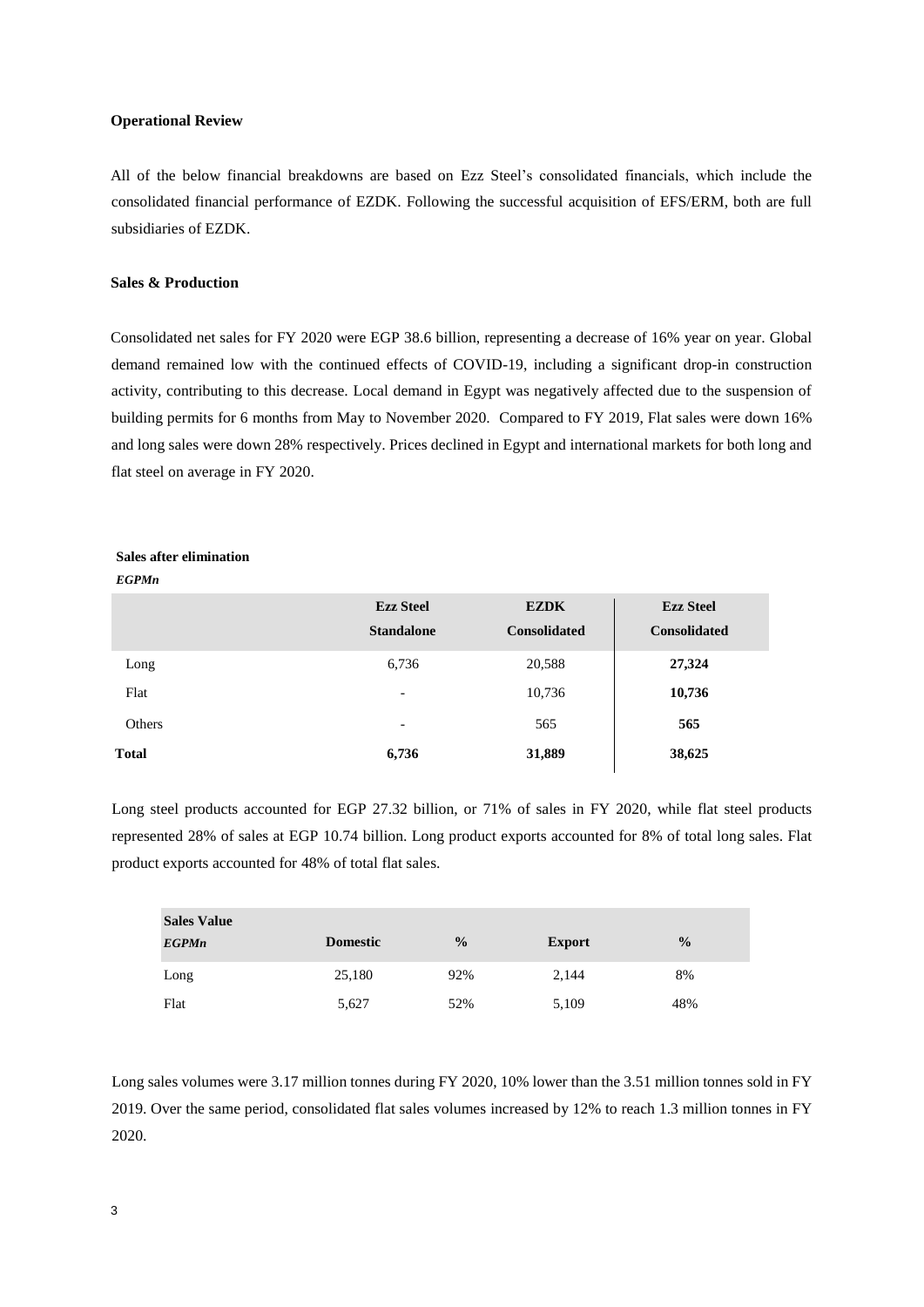The group's consolidated sales volumes totalled 4.47 million tonnes in FY 2020, a decrease of 4% from the 4.67 million tonnes in FY 2019.

Long steel production volumes totalled 3.13 million tonnes during FY 2020, down 5% compared to FY 2019. Flat steel production volumes however increased by 18% to 1.34 million tonnes for the period, compared to 1.14 million tonnes in the previous year.

#### **Cost of Goods Sold**

Consolidated Cost of Goods Sold for FY 2020 represented 96.8% of sales, leading to a gross profit margin of 3.2% in FY 2020. High iron ore price compared to decreased product prices, lower global demand, high utilities cost, and lack of sufficient local market protection, especially in flat steel, continued to be factors that had a significant impact on gross profit.

Ezz Steel Standalone reported a COGS/Sales ratio of 93% for FY 2020, compared to 99% in FY 2019. At EZDK Consolidated the COGS/Sales ratio stood at 98%.

|                   | <b>ESR</b>        | <b>EZDK</b>         | <b>Ezz Steel</b>    |
|-------------------|-------------------|---------------------|---------------------|
| <b>EGPMn</b>      | <b>Standalone</b> | <b>Consolidated</b> | <b>Consolidated</b> |
| <b>Sales</b>      | 6,736             | 31,889              | 38,625              |
| <b>COGS</b>       | 6,283             | 31,122              | 37,405              |
| <b>COGS/Sales</b> | 93%               | 98%                 | 96.8%               |

#### **Gross profit**

Gross profit of 1.22 billion was recorded for FY 2020 for Ezz Steel consolidated, compared to a gross loss of 980 million in FY 2019 (-225%).

#### **EBITDA**

Ezz Steel consolidated EBITDA for FY 2020 amounted to EGP 535.3 million, compared to an EBITDA loss of EGP 1.5 billion in FY 2019.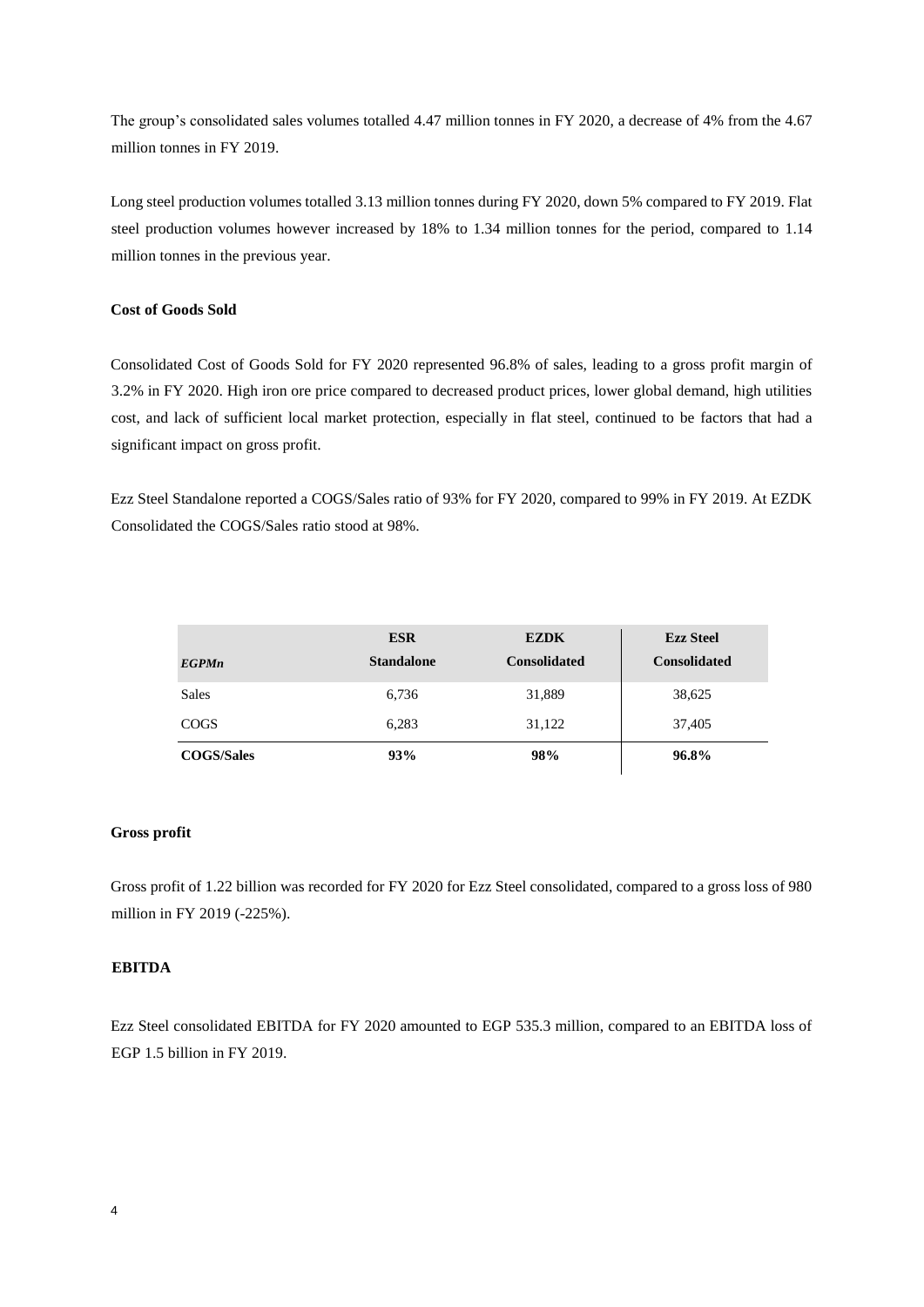## **Tax**

During FY 2019, Ezz Steel had deferred taxes in the amount of EGP 314 million and income tax of EGP 35.5 million.

## **Net result after tax and minority interests**

Net result after tax and minority interests recorded a loss of EGP 3.1 billion for FY 2020, compared to a loss of EGP 6.2 billion during the same period in 2019.

## **Liquidity and capital resources**

At the end of the period, Ezz Steel had cash on hand of EGP 2.22 billion and net debt of EGP 32.4 billion.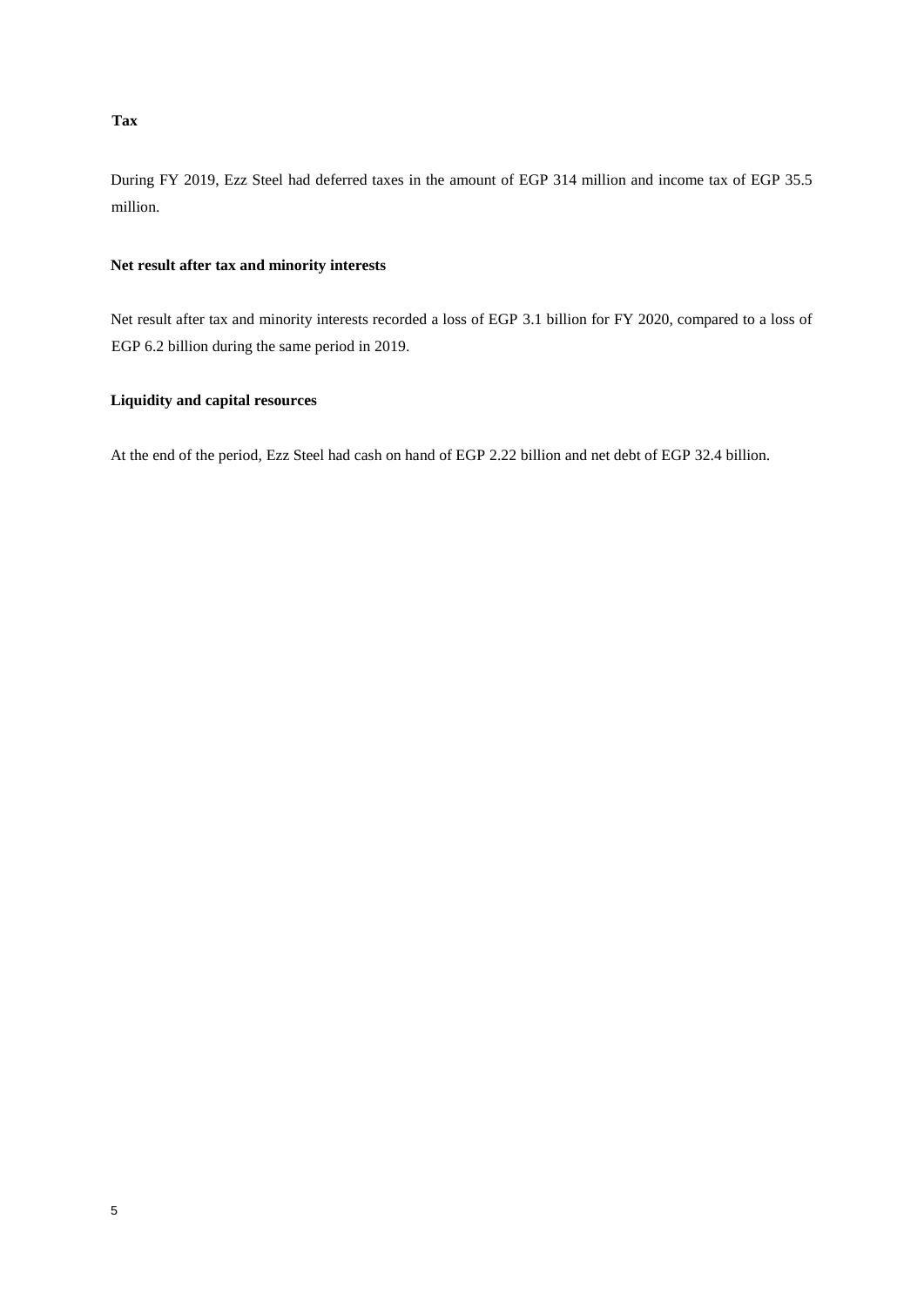## **Divisional Overview**

| <b>EZDK Standalone</b><br>Sales (EGP):      |            | FY 2019 | FY 2020 |
|---------------------------------------------|------------|---------|---------|
| Value:                                      | Mn         | 34,955  | 34,409  |
| Volume:                                     |            |         |         |
| Long:                                       | 000 Tonnes | 2,519   | 2,126   |
| Flat:                                       | 000 Tonnes | 1,102   | 1,030   |
| Exports as % of Sales:                      |            |         |         |
| Long:                                       |            | 10%     | 13%     |
| Flat:                                       |            | 49%     | 43%     |
| EBITDA:                                     | Mn         | (206)   | 1,356   |
| <b>Production:</b>                          |            |         |         |
| Long Products:                              | 000 Tonnes | 1,778   | 1,590   |
| <b>Flat Products:</b>                       | 000 Tonnes | 1,098   | 1,039   |
| Billets:                                    | 000 Tonnes | 2,047   | 1,687   |
|                                             |            |         |         |
| <b>Ezz Steel Standalone</b><br>Sales (EGP): |            |         |         |
| Value:                                      | Mn         | 7,291   | 6,835   |
| Volume:                                     | 000 Tonnes | 726     | 777     |
| Exports as % of Sales:                      |            |         |         |
| EBITDA:                                     | Mn         | (310)   | 91      |
| <b>Production:</b>                          |            |         |         |
| Long Products:                              | 000 Tonnes | 689     | 767     |
| Billets:                                    | 000 Tonnes | 651     | 802     |
| <b>EZDK</b> Consolidated*<br>Sales (EGP):   |            |         |         |
| Value:                                      | Mn         | 38,564  | 31,889  |
| Volume:                                     |            |         |         |
| Long:                                       | 000 Tonnes | 2,786   | 2,409   |
| Flat:                                       | 000 Tonnes | 1,162   | 1,297   |
| Exports as % of Sales:                      |            |         |         |
| Long:                                       |            | 6%      | 11%     |
| Flat:                                       |            | 46%     | 48%     |
| <b>Production:</b>                          |            |         |         |
| Long Products:                              | 000 Tonnes | 2,615   | 2,358   |
| Flat Products:                              | 000 Tonnes | 1,139   | 1,336   |
| Billets:                                    | 000 Tonnes | 2,797   | 2,393   |

\*Figures include ERM